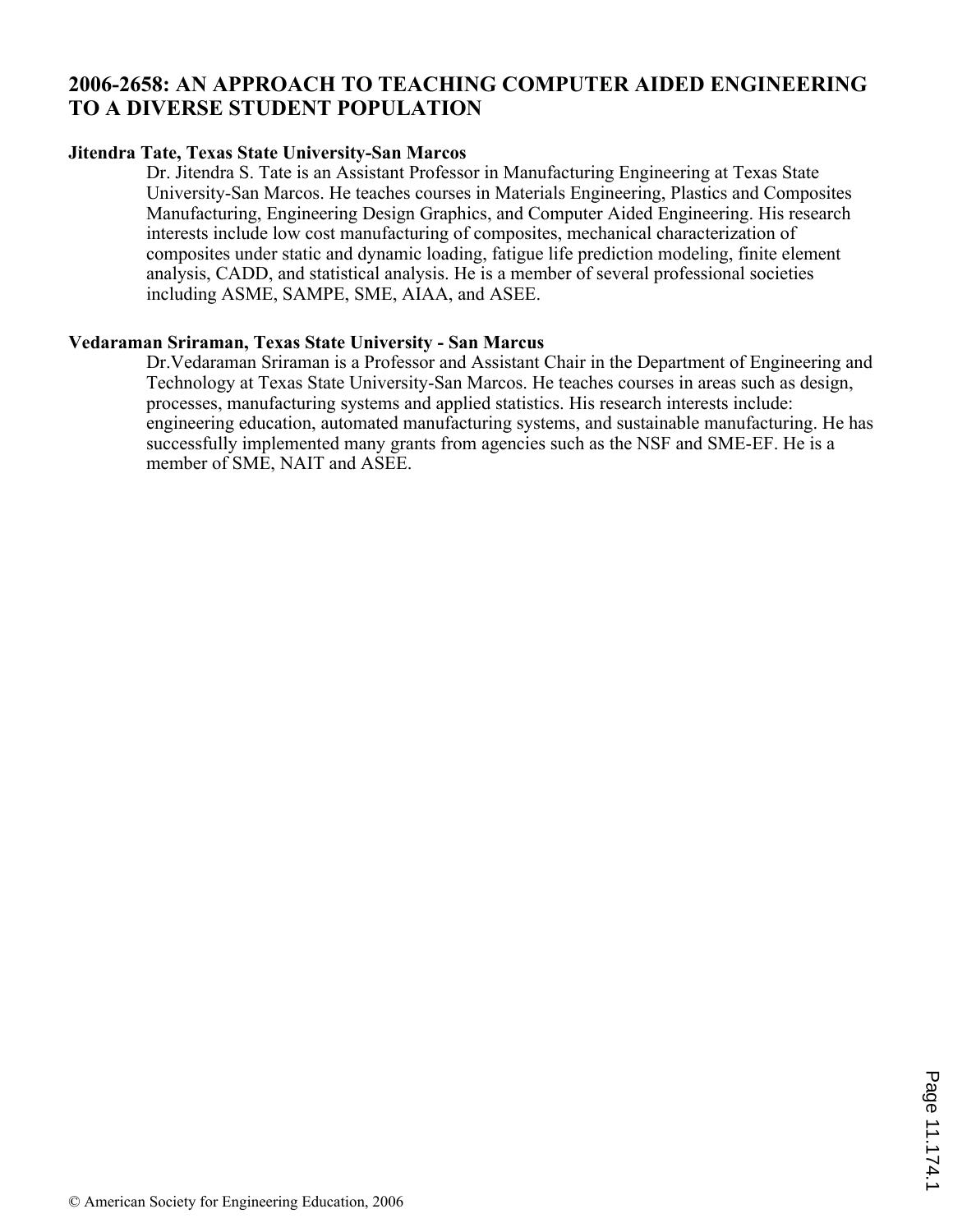# An Approach to Teaching Computer Aided Engineering to a Diverse Student Population

#### Abstract

This paper chronicles experiences in teaching a graduate course on Computer Aided Engineering (CAE) to a very diverse student sample. An aspect of the diversity was the undergraduate degrees that the students had which included: mechanical engineering, electronics engineering technology, industrial technology, chemical engineering, business administration, and psychology. These degrees were earned from US, China, and Japan. The age group was from 26 to 48. Four were fulltime graduate students and two were full time employees in the local industry. Their industrial experience varied from zero to 20 years. Four of them had used Mechanical Desktop for 3D modeling. One used AutoCAD for 2D drawings. One did not use any CAD software. Most students had little background in mechanics of materials and design. The challenge that this rich diversity presented also afforded a good learning experience. The topics covered included: 3D modeling using Pro/Engineer, finite element analysis using ANSYS, and rapid prototyping using the Helsisys and Stratasys machines. The pedagogical approach adopted was to use a term long project as a vehicle for applying CAE knowledge in contrast to focusing on theoretical concepts.

A multidisciplinary team based approach was used for the project completion. The motivation behind the project was to get overall idea of product development cycle starting from the conceptual idea to manufacturing a prototype. The selected product was 'banana hanger'. This product had simplicity regarding design, modeling, analyzing, and prototyping. Each student was directed to bring his/her own natural ideas based on their educational and industrial background. This paper explains the different stages of the product development project during entire semester.

### Background

The course TECH 5311 -Computer Aided Engineering was offered as graduate level elective for technology major students. No specific prerequisite courses were assigned. Traditionally graduate students in technology have bachelor's degrees in industrial technology and engineering technology. With the consent of the instructor the course is also available for other majors. Other majors (particularly those from programs in Science, Computer Science and Business) take this course because many students work in the high-technology dominated industries in the central Texas region. Consequently, the non-technology/engineering employee also has to deal with issues from the realm of computer aided engineering; at least in a tangential manner as they interact with their technical counterparts in a multidisciplinary team oriented work place. This semester six students who had undergraduate degrees in mechanical engineering, electronics engineering technology, industrial technology, chemical engineering, business administration, and psychology enrolled. The diverse background of students provided the impetus to tailor the course so as to dissipate the direct and applied knowledge related to product development process from 'Computer Aided Engineering' point of view. Both authors have taught traditional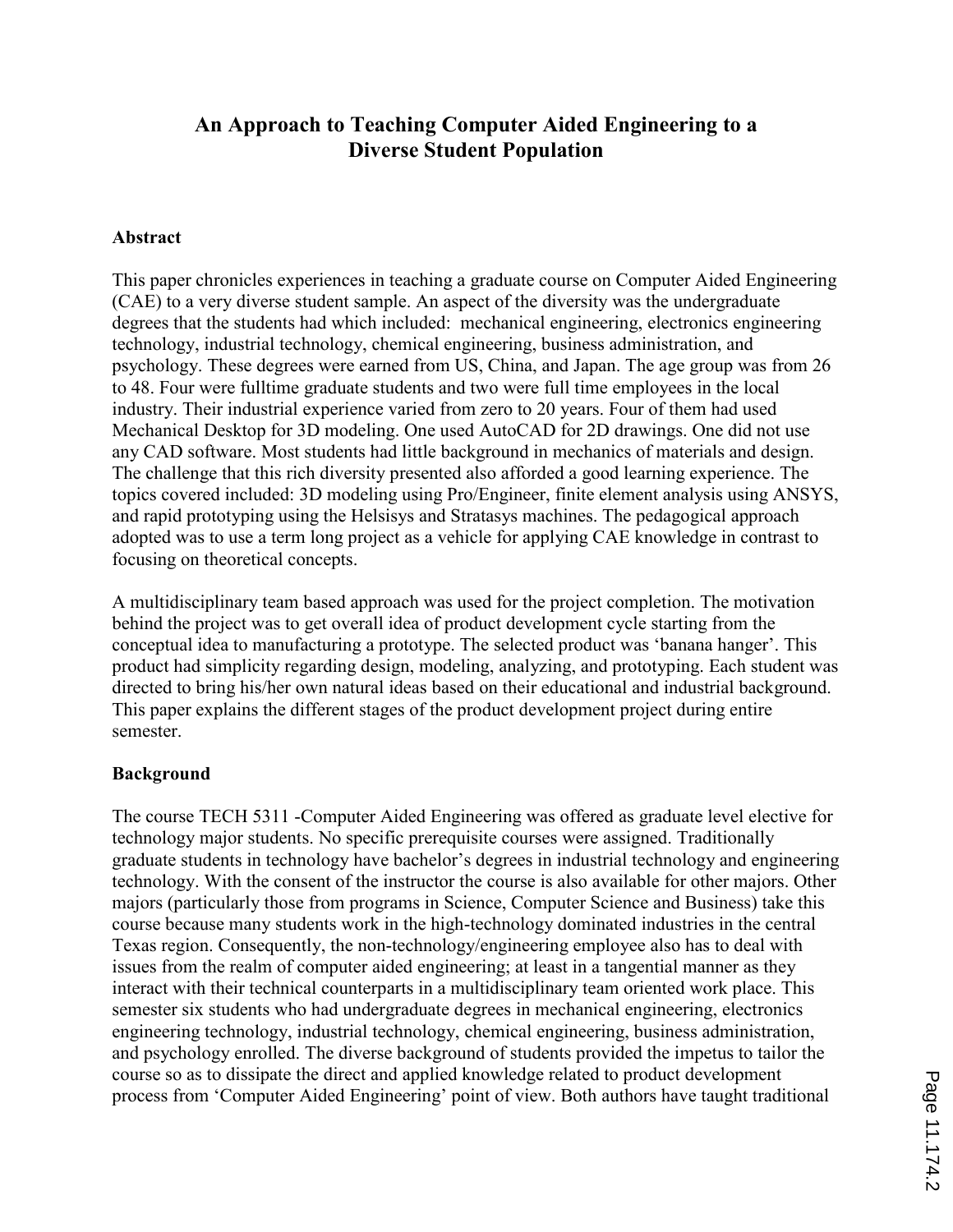courses in CAD and CAE where students had strong background in mechanical engineering. In the case of engineering majors, foundational material in variational calculus, the mathematics of computer graphics, constitutive equations, compatibility equations, element and global stiffness matrix derivations etc. were emphasized. The approach detailed in this paper was to simplify the theoretical and mathematical portion and to use the commercial software such as Pro/Engineer and ANSYS to solve real life problem on product design. The traditional topics in CAE such as those mentioned earlier were not emphasized. Secondly, the topics selected for lecture parts of this course revolved around the project. It was decided to take fullest advantage of resources available in the department including rapid prototyping capabilities. The broad topics were decided as follows:

- − Fundamental Concepts: Engineering Materials, Strength of Materials and Design of Machine Elements
- − 3D Modeling using Pro/Engineer wildfire 2.0
- − Finite Element Analysis using ANSYS 10.0
- − Rapid Prototyping using the Helsisys and Stratasys machines

It was realized that to teach abovementioned topics to the diverse audience a term long project would be great learning experience as it afforded opportunities for multiple applications. The product selected was 'banana hanger' considering its simplicity (since practically everyone is familiar with this household product) regarding design, modeling, analyzing, and prototyping. Two teams were formed based on students' background. The teams exhibited good mix of different attributes as displayed in Table 1.

| Attribute             | Team A                           | Team B                                    |
|-----------------------|----------------------------------|-------------------------------------------|
| Undergraduate Degrees | Mechanical Engineering           | Chemical Engineering                      |
|                       | Psychology                       | <b>Electronics Engineering Technology</b> |
|                       | <b>Businesses Administration</b> | <b>Industrial Technology</b>              |
| Country of Graduation | China, USA, USA                  | Japan, USA, USA                           |
| Occupation            | Fulltime student                 | Fulltime student                          |
|                       | Fulltime student                 | Fulltime student                          |
|                       | Fulltime job                     | Fulltime job                              |
| CAD/CAE Knowledge     | MDT*, MDT*, MDT*                 | ---, AutoCAD, MDT*                        |
| <b>Sex</b>            | Male, Male, Male                 | Female, Male, Male                        |
| Age                   | 28 to 32                         | 26 to 48                                  |
|                       |                                  |                                           |

Table 1. Attributes of the two design teams

MDT- Mechanical Desktop

### Teaching Schedule:

This course was taught once a week for about three hours. The total class duration was divided into two parts. Two hours were devoted to instruction in fundamental concepts related to engineering materials, strength of materials, and design of machine elements, finite element analysis, and rapid prototyping. One hour was reserved for learning Pro/Engineer wildfire 2.0 and ANSYS version 10.0. Typically, students spent one-hour in-class and two-hours out-of-class time on learning Pro/Engineer and ANSYS software. It was observed that learning curve for both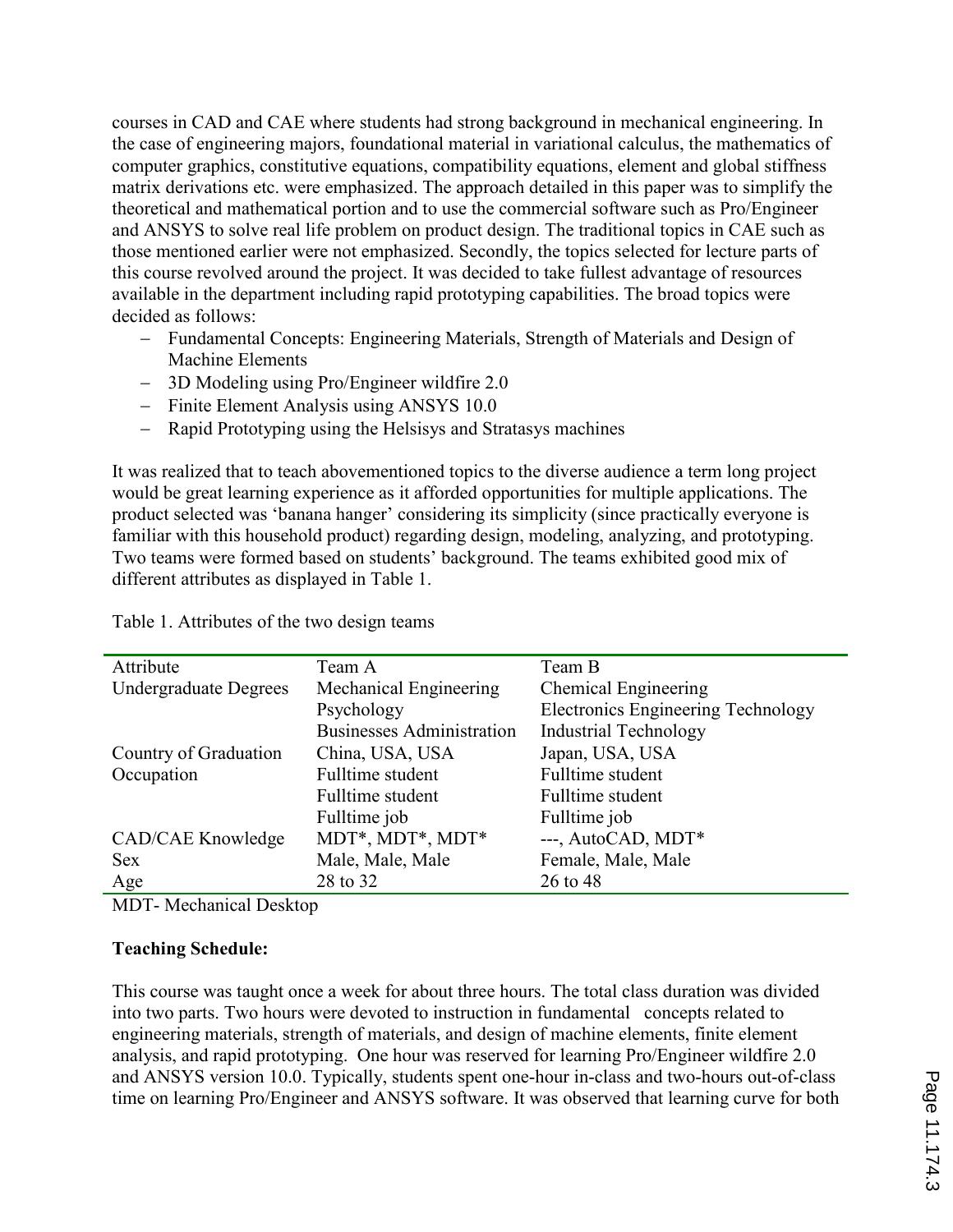these softwares were pretty steep. The assigned textbook for Pro/Engineer systematically explained the process of geometric modeling by the medium of click-by-click tutorials<sup>1</sup>. ANSYS tutorials were chosen from University of Alberta website<sup>2</sup>. These tutorials were also explained in a click-by-click manner. The class instruction was correlated to the different stages in product development process. The following section explains the different stages in teaching and product development activities.

#### Teaching and Product Development Activities

### Stage I [1 week]

#### Teaching Activities

Different terms related to 'Computer Aided Engineering' were explained. These were CAD; CADD; CAM; CAE; Rapid Prototyping; common file formats such as \*.iges and \*.stl and their historical background; and important stages in design and product development process. The important stages explained were conceive, design, develop, manufacture, and validate as shown in <sup>3</sup>Figure 1. The role of CAE in context of 3D modeling and FE analysis was clearly explained (Figure 2). Students were encouraged to use Internet resources such as Wikipedia free online encyclopedia<sup>3</sup>. Sample analysis and simulations were showed to explain the current applications and importance of  $CAE^{2,4}$ . Dynamic simulations using LS-DYNA attracted student's attention.

#### Product Development Activities

Students were required to collect background information about the banana hanger. This information included: product need, available products on market, material of construction, manufacturing processes, price, aesthetics, utility value, number of bananas to be hanged, and shape-size-weight of bananas.

### Stage II [3 weeks]

### Teaching Activities

Next topics related to 'Engineering materials' were taught in the class. The sub-topics included: Engineering materials- properties, applications, and selection; ductile and brittle materialsdifference, examples, fracture; Concept of specific strength and specific stiffness in context of aluminum and composite materials; Factor of safety- selection, fail safe and safe life approaches; Stress-strain curves for ductile, brittle materials, plastics, and elastomers<sup>5,6</sup>. Students were exposed to non-traditional materials such as plastics and composites at the appropriate level of detail.

### Product Development Activities

With the background knowledge about materials students were asked to select material, factor of safety, and manufacturing process for banana hanger. Each team documented the proper reasoning for material and manufacturing process. It is observed that students preferred metals rather than plastics. This is because they didn't have sufficient knowledge about plastics and composites. The need for such courses was strongly felt. Students were encouraged to locate the values of strength, Poisson's ratio, and other mechanical properties using open literature available on net such as Matweb<sup>7</sup>.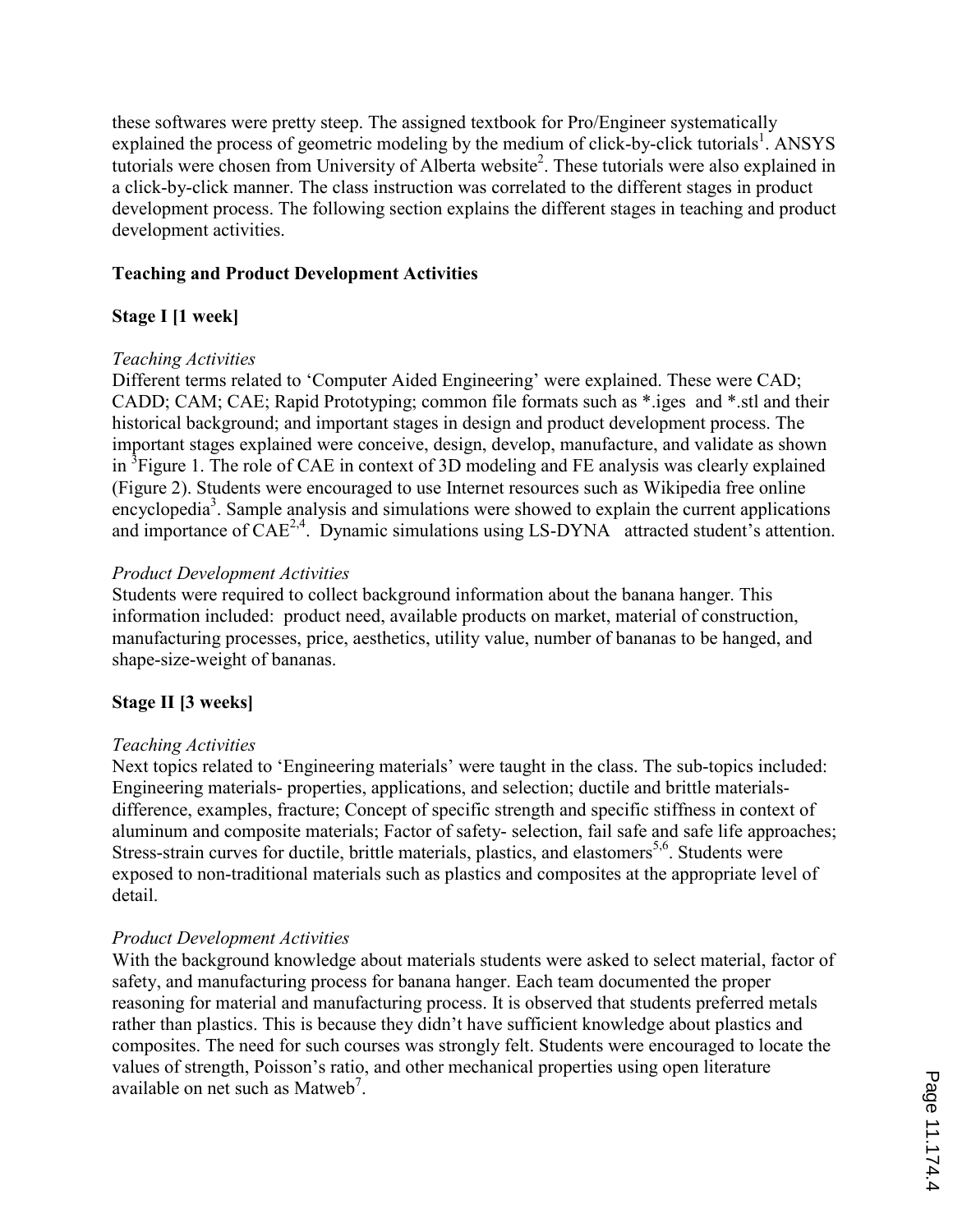# Stage III [3 weeks]

#### Teaching Activities

The teaching activities were continued as mentioned in stage II and stage IV.

#### Product Development Activities

This was the innovative step and students were asked to brainstorm and output as many ideas as possible through rough sketches. They were encouraged to think laterally. In the next step students finalized one idea considering simplicity, utility, aesthetics, and price. They were asked to decide the curves and height of the banana hanger with proper reasoning, and document uniqueness of their design compared to ones available on market. In the next step students were asked to present their design using 3D models prepared using any software. Both the teams preferred using AutoCAD.

#### Stage IV [3 weeks]

#### Teaching Activities

Next fundamental topics related to strength of materials and design of machine elements was taught. These topic include stress; strain; axial and strain; Poisson's ratio; modulus of elasticity and rigidity; types of stresses-tensile, compressive, shear; bending of beams; torsion of shafts; column buckling; factor of safety- fail safe and safe life approach, selection; concept of optimum design to utilize material to its fullest capacity; stress concentration factor; principal stresses in 2D; theories of failure for brittle and ductile materials- Maximum Principal Stress, maximum Shear Stress, and Distortion Energy. The derivations in above topics were omitted and only applied treatment was emphasized. Few sample problems were demonstrated in each of the  $category<sup>6,8</sup>$ .

### Product Development Activities

After teaching these topics students were able to recognize the types of stresses experienced by a specific part. To clarify their ideas different examples such as fishing rod, airplane cabin, and chair were explained. The combined direct and bending stresses example was elaborated in detail so that students could use it in their banana hanger design project. At this stage students were asked to provide their hand calculations. They simplified the curved design in such a way that they could perform calculations.

### Stage V [3 weeks]

#### Teaching Activities

At this stage the importance of finite element analysis was explained. The complex nature of stresses in banana hanger was highlighted and difficulties in hand calculations were demonstrated. The topics covered in finite element were definition; steps in FE analysispreprocessor, solution, and post processor; different software available on market for the different steps in FE analysis such as Pro/Engineer, HyperMesh, ANSYS; 1D-2D-3D elements such as link, quadrilateral, triangular, hexahedral or, brick, tetrahedron; concept of degrees of freedom; analysis time for complex problems; boundary condition; different solvers available in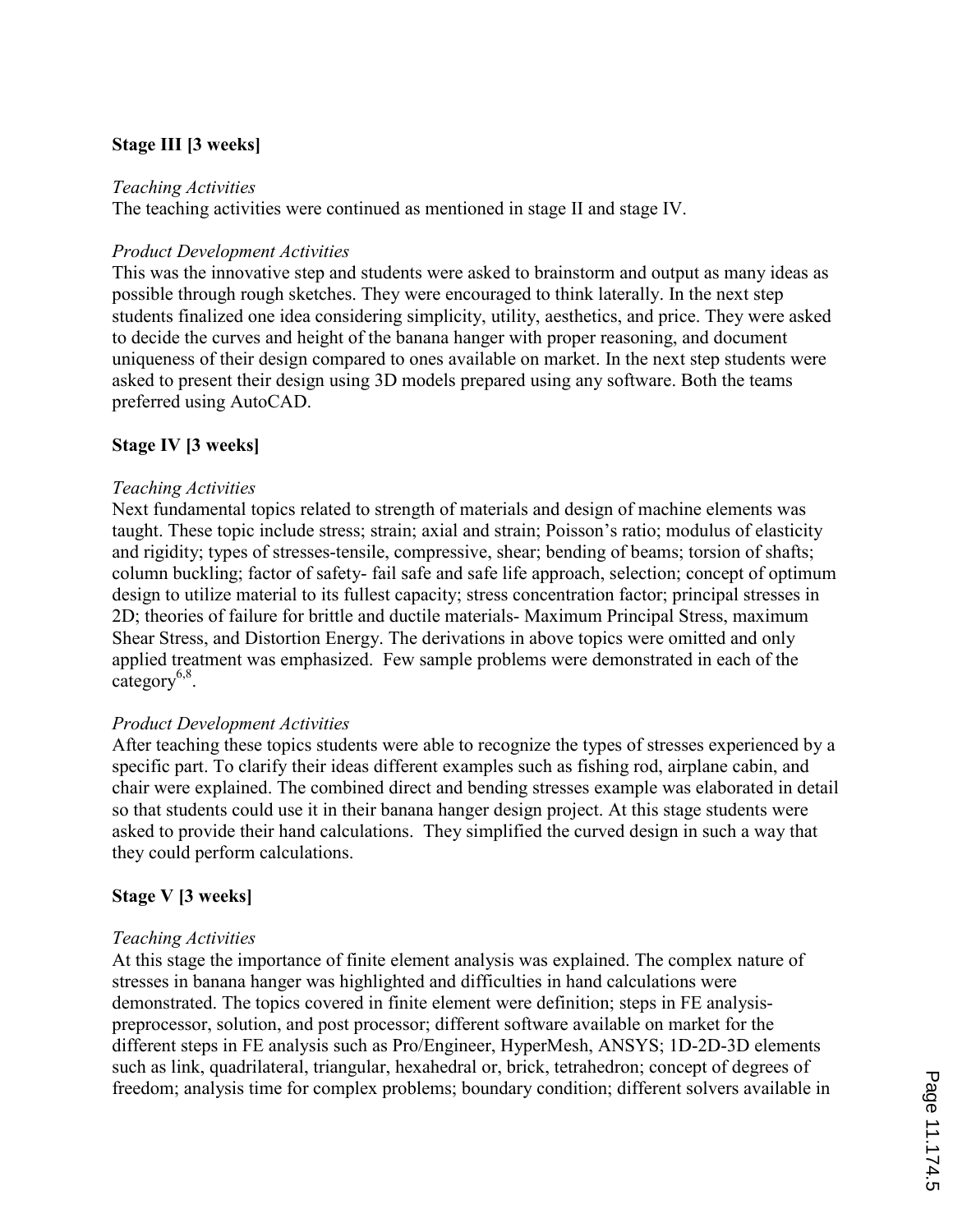ANSYS; and different files created by ANSYS such as \*.db and \*.log; and importing \*.iges and \*.prt files from pro/Engineer<sup>3,9,10</sup>. Five tutorials were selected from University of Alberta website and were modified for ANSYS version 10.0. These tutorials were on two-dimensional truss, bicycle space frame, plane stress bracket, solid modeling, and buckling<sup>2</sup>. The main purpose of these tutorials was to familiarize the FE process and different ways to present the results viz. listing, plotting, and animation.

It is worth mentioning the homework activity for the FE analysis. The homework problem required to the computation of stress concentration factors for standard geometry using ANSYS and comparing the same with values obtainable from standard graphs by J. E. Peterson<sup>6</sup>. The homework problem involved modeling and applying boundary conditions repetitively. There were two students interested in using APDL (ANSYS Parametric Design Language). They were encouraged to see \*.log file every time they used any command using GUI. This was the direct approach to teaching APDL rather than teaching command by command. Soon students realized the equivalent ANSYS commands to be used at command line. Both the students prepared APDL program and used the same in solving this tutorial. They took only  $1/4<sup>th</sup>$  time than their counterparts who used GUI. The productivity in design process was explained with this example.

### Product Development Activities

This time students were required to develop the 3D model of the banana hanger using Pro/Engineer. The advantage of Pro/Engineer's feature based, parametric, and associative nature was emphasized. This 3D model was saved in three different formats \*.prt which is Pro/E's part drawing format, \*.iges (Initial Graphics Exchange Specification) which is a common data format used for transfer of CAD data, and \*.stl which is common format used on Rapid Prototyping machines. All these file formats were explained in brief. The \*.prt models were imported in ANSYS environment. Team A had many problems while importing the model. The problems were identified and fixed in Pro/E.

### Stage V [1 week]

### Teaching Activities

The concept and applications of rapid prototyping to the product design and development processes were covered. The different manufacturing techniques such as fused deposition modeling-FDM (Stratasys, Inc.), sterolithography, selective laser sintering, and laminated object manufacturing-LOM (Helsisys, Inc.) were discussed briefly. The department of engineering and technology has Stratasys and Helsisys machines. The detailed demonstration was performed on these machines and many different products manufactured on these machined were showcased.

Students were instructed on how to create .stl versions of their designs from the .prt version of the same. The pros and cons of increasing/decreasing the facet density of the stl files were presented. At this stage, students were explained historical background of STL and IGES file formats. STL is the native file format of the SLA (slective laser sintering) CAD software created by 3D Systems of Valencia, CA, USA<sup>3</sup>. The Initial Graphics Exchange Specification (IGES) defines a neutral data format that allows the digital exchange of information among CAD systems. The IGES project was started in 1979 by a group of CAD users and vendors, including Boeing, General Electric, Computervision and Applicon, with the support of the National Bureau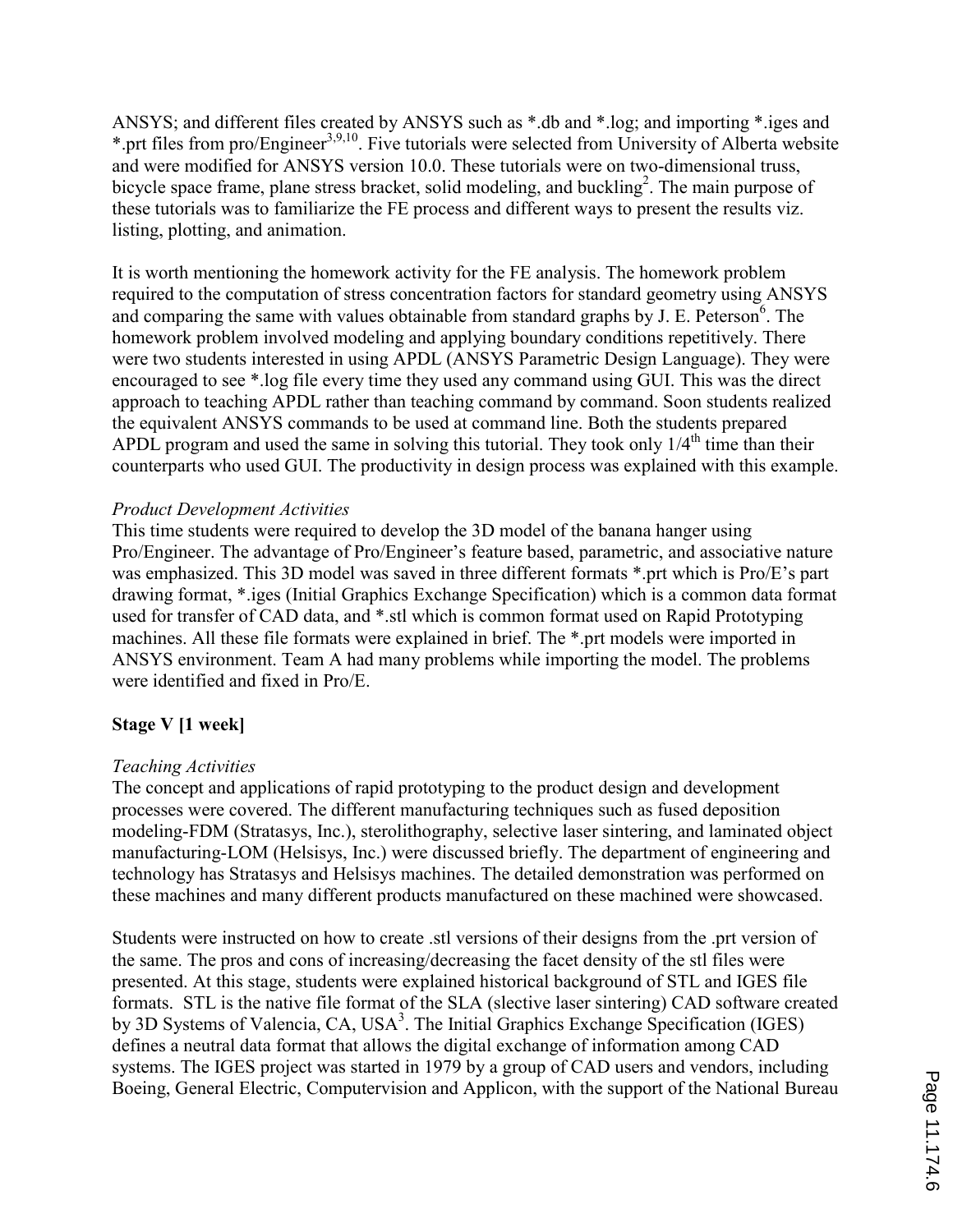of Standards<sup>3</sup>. Students were encouraged to visit websites of RP machine manufacturers including 3D Systems, Inc., Stratasys, Inc., and Helisys, Inc.

#### Product Development Activities

At this point students were taken to the rapid prototyping facility and some of their stl files were uploaded into the FDM machine. They were walked through the procedures for homing and calibrating the machines. Next they were guided through the process of setting the build parameters on the machines. Both the teams saved their Pro/Engineer models as \*.stl file which is standard file format for rapid prototyping machine. This \*.stl file was used on RP machine (the Stratasys) to produce product using ABS as construction of material. Upon completion of the builds the process of finishing a prototype was demonstrated. The advantage of using the LOM and FDM machine consisted in the fact that the students were exposed to an additive and substractive rapid prototyping process.

Each team was asked to prepare PowerPoint presentation containing information: product need, available designs on market and their pros and cons, final design as 3D model, reasoning for selection of particular shape and dimensions, reasoning for selecting particular material of construction, method of mass manufacturing, design calculations, ANSYS outputs for deformation and von-Mises stresses, and conclusions. Each team was also asked to write detailed project report including the points mentioned in the presentation $11,12$ . Each team was allocated 15 minutes for their presentation and 5 minutes were reserved for question and answer. One of colleagues was invited as external examiner. The performance was evaluated on the basis of basic understanding of design and analysis, presentation skills, and technical skills. This last activity of writing report and presentation improved students' communication skills.

# Product Highlights

### Team A

Team A systematically evaluated pros and cons of banana hangers available on market. They felt the necessity of foldable banana hanger to save countertop space and its multi-functionality to store other fruits in the bowl (Figure 3). The product consisted of three parts that required assembly. The material finalized for construction was aluminum using pressure die-casting. The design was bulky and underutilized the material. This point was elaborated to students by explaining the values of von-Mises stresses and deflection of the banana hanger at point of application of load (Figure 4).

### Team B

Team B's idea was traditional but the selected shape and curves were sleek (Figure 5). The product was one-piece which would cut down the cost of manufacturing. This team also utilized material of construction as aluminum using pressure die-casting. Industrial technology student in this team not only provided detail reasoning of selecting aluminum die casting as manufacturing process but also provided sketches for dies. He insisted one-piece construction, which would cut down manufacturing cost. The material was utilized to its fullest capacity, which is clear from von-Mises stresses (Figure 6).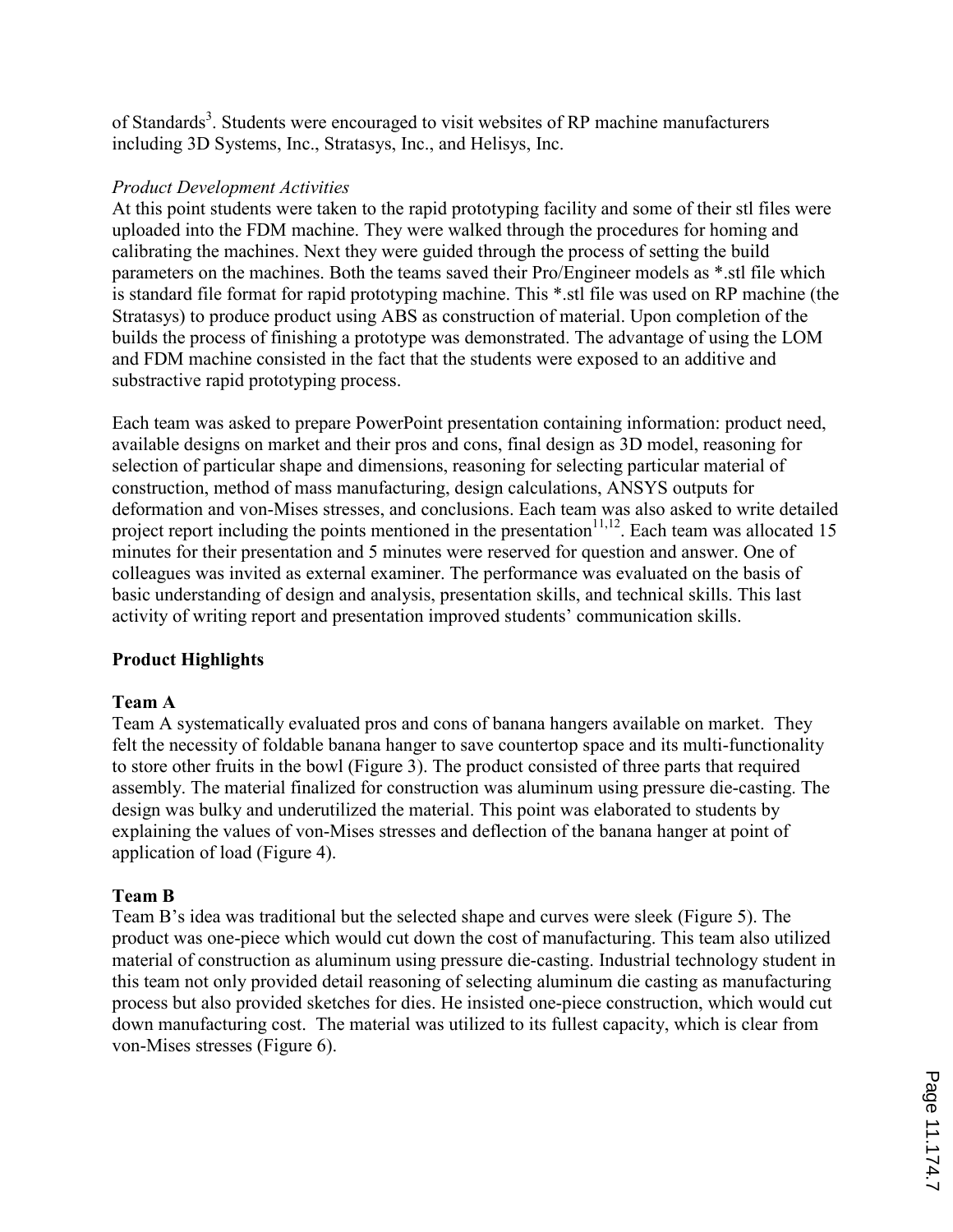Both the teams provided hand calculations for their design considering direct and bending stresses and buckling of vertical column; modeled the product using Pro/Engineer, imported Pro/Engineer's \*.prt file in ANSYS; performed the analysis in ANSYS; and produced rapid prototype model on Stratasys machine using ABS (Acrylonitrile Butadiene Styrene) as material of construction.

# **Observations**

- Asian students showed more interest in analysis, namely design, stress analysis, and finite element analysis.
- American students were interested in creative and commercial aspects such as putting forth new ideas and getting the same patented.
- The Psychology student in Team A strongly led the team to push his idea of foldable banana hanger.
- Team A's design was innovative and masculine but bulky. The material was not used to its fullest capacity. Team B's design was sleek and feminine in nature. The material was used to its optimum capacity. The Japanese lady was instrumental in deciding curve and shape of Team B's design.
- Two students showed great interest in learning advanced topics such as APDL. They were convinced about APDL's utility in saving analysis time.

# **Conclusions**

- Fundamental topics related to engineering materials, strength of materials, design of machine elements, 3D modeling, finite element analysis, and rapid prototyping were effectively conveyed to technology students through simple semester long project. Student reactions were very positive. In particular they enjoyed completing the project.
- The direct and applied approach rather that derivations and complex formulae is more useful for technology and majors from the College of Science and Business whose background in engineering analysis is minimal. Thus all majors got a good feel for the area of CAE.
- With this introductory course students would work as efficient team member in product development team.
- The learning curve for both Pro/Engineer and ANSYS was steep. Both teams preferred exhibiting their initial ideas either by hand sketches or, using AutoCAD.
- Though there is wide variety of materials used for current banana hangers, both teams preferred using aluminum. Both teams also preferred pressure die casting as manufacturing method because of possibility of high degree of automation. The reasons given were: lightweight nature of aluminum and smooth surface finish obtained by pressure die-casting.
- It is observed that students preferred metals rather than plastics. This is because they didn't have sufficient knowledge about plastics and composites. The need for such courses was strongly felt.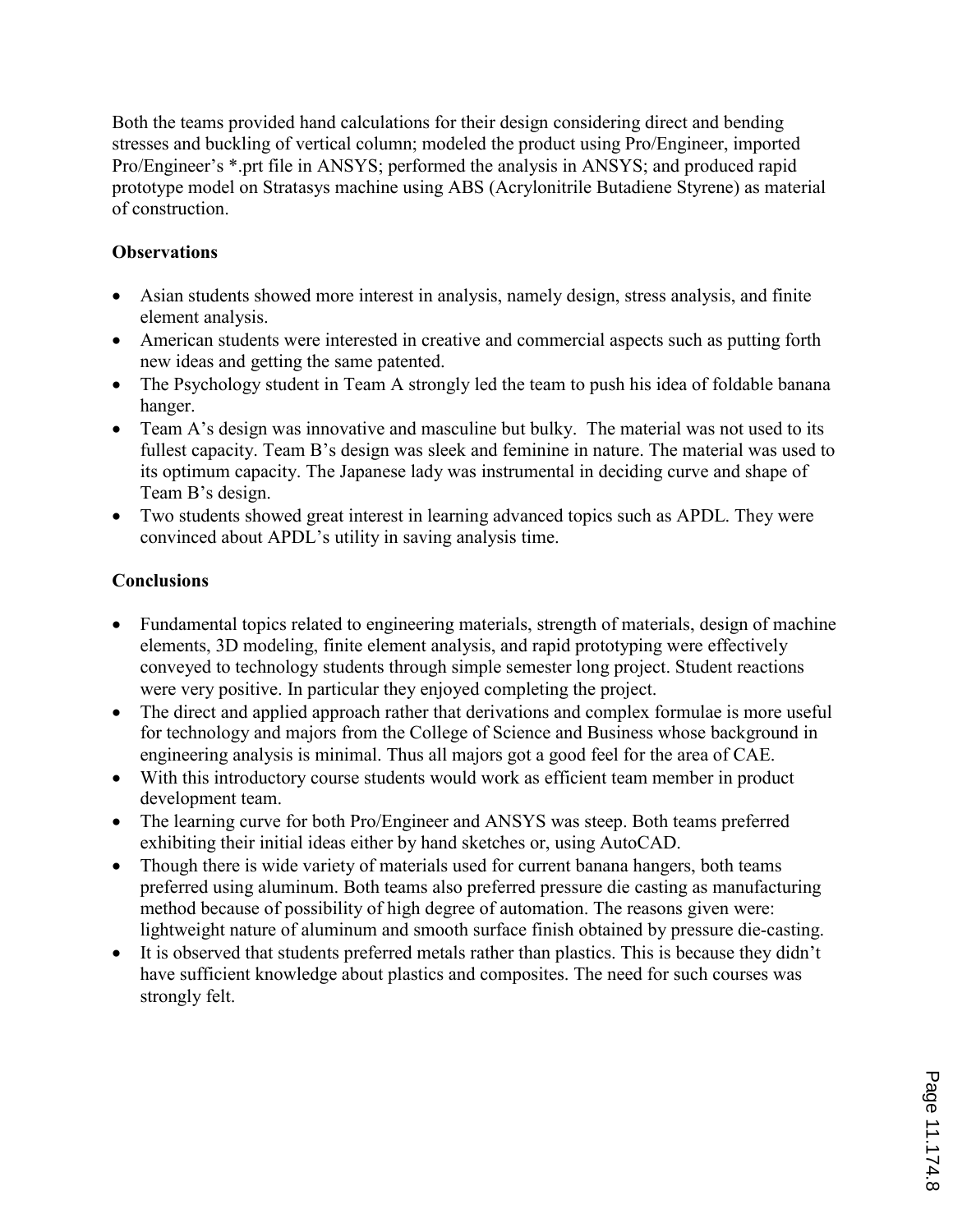#### References

- 1. Kelley, David S., Pro/Engineer wildfire Instructor w/2.0 update, McGraw-Hill Higher Education, ISBN: 0073211532
- 2. University of Alberta ANSYS Tutorials http://www.mece.ualberta.ca/tutorials/ansys/index.html
- 3. Wikipedia free online encyclopedia http://en.wikipedia.org
- 4. Livermore Software Technology Corporation, http://www.lstc.com/
- 5. Callister, William. D., Materials Science and Engineering: An Introduction, Wiley, John & Sons, Incorporated, ISBN: 0471135763
- 6. Bhandari, V. B., Design of Machine Elements, Tata McGraw-Hill Company, ISBN:0074600605
- 7. Matweb Material Property Data http://www.matweb.com
- 8. Beer, Ferdinand P. and DeWolf, John T., Mechanics of Materials, McGraw-Hill Company, ISBN: 0073107956
- 9. Introduction to ANSYS Part 1: Release 9.0, Training Manual, Inventory #002170, December 17, 2004 10. Budgell, Peter. Finite Element Analysis using ANSYS Information and Tips,
- http://www3.sympatico.ca/peter\_budgell/home.html 11. Ford, John C., Chengdong, Shi, and Alchala, Edward J., 'Team A: Better Banana Hanger', Project report submitted as requirement of TECH 5311-Computer Aided Engineering course, Internal Document, Texas State University - San Marcos, Fall 2005.
- 12. Crabb, Randy T., Qiu, Lu, and Frerichs, Arthur L., 'Team B: Banana Peg', Project report submitted as requirement of TECH 5311-Computer Aided Engineering course, Internal Document, Texas State University - San Marcos, Fall 2005.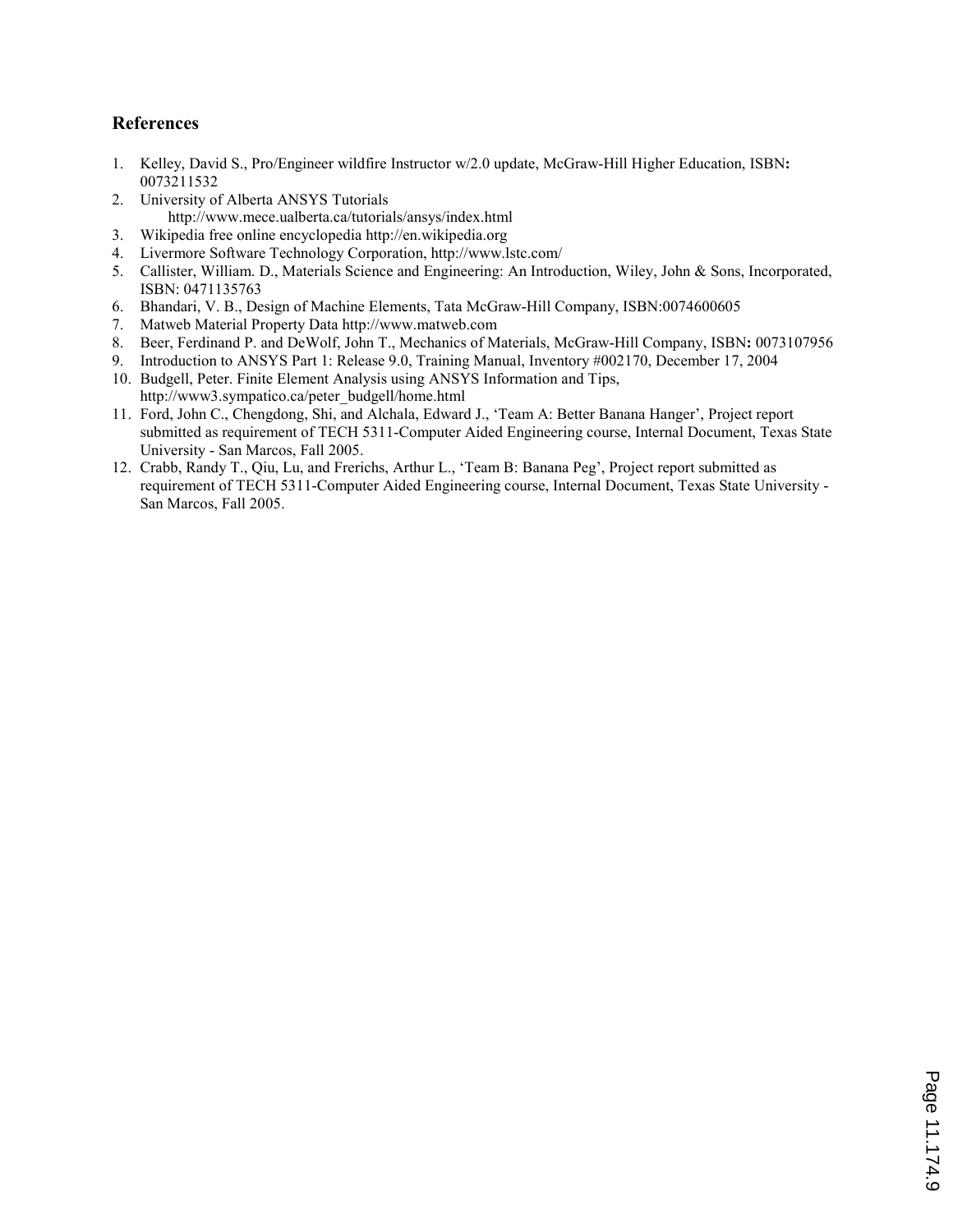

Figure 1. Product Development Steps: Role of CAD and CAE<sup>3</sup>



Figure 2. Stages in Computer Aided Engineering with Reference to Software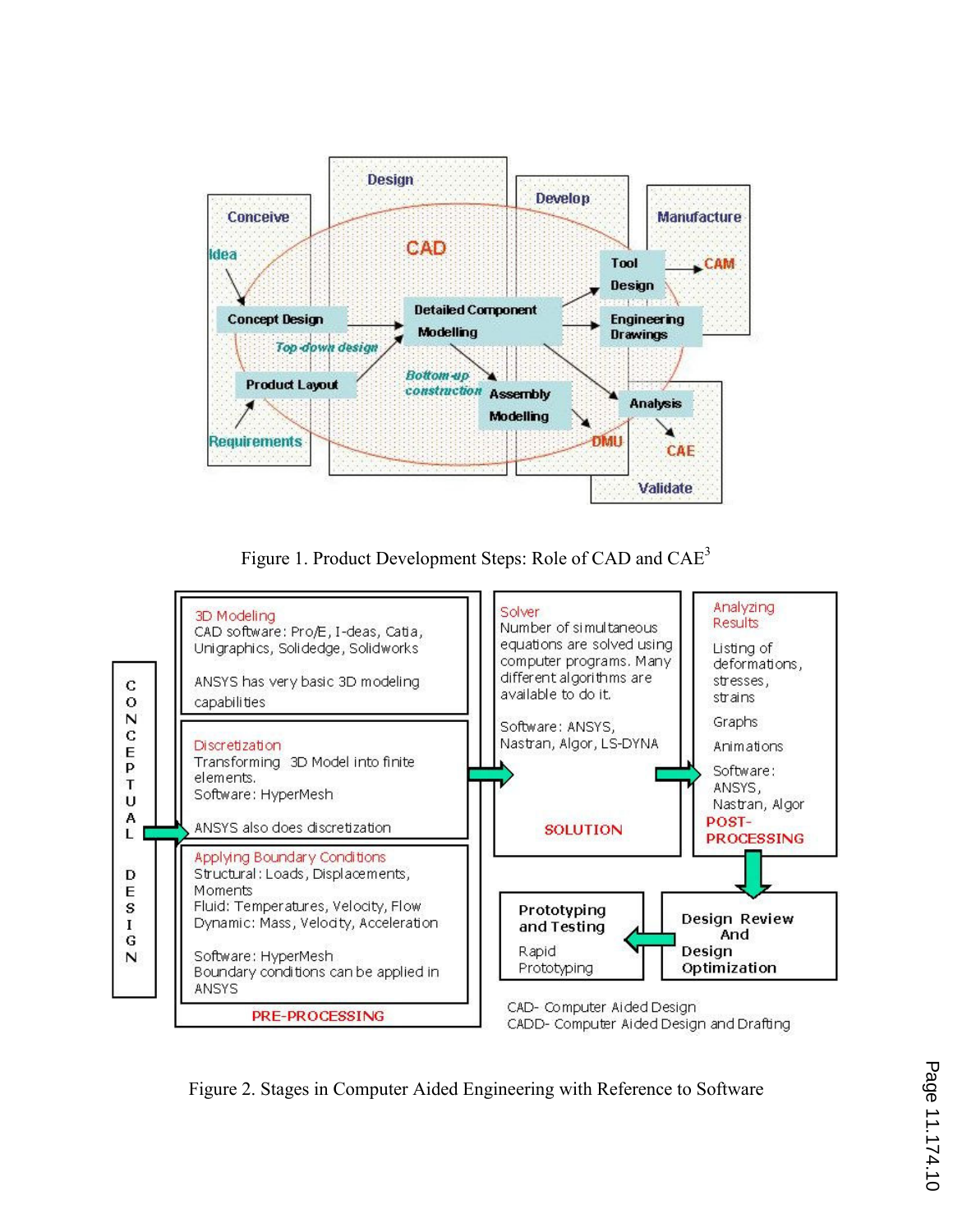

Figure 3. Team A's 'Better Banana Hanger': 3D Model in Pro/Engineer



Figure 4. Team A's Simplified Banana Hanger: von Mises Stresses